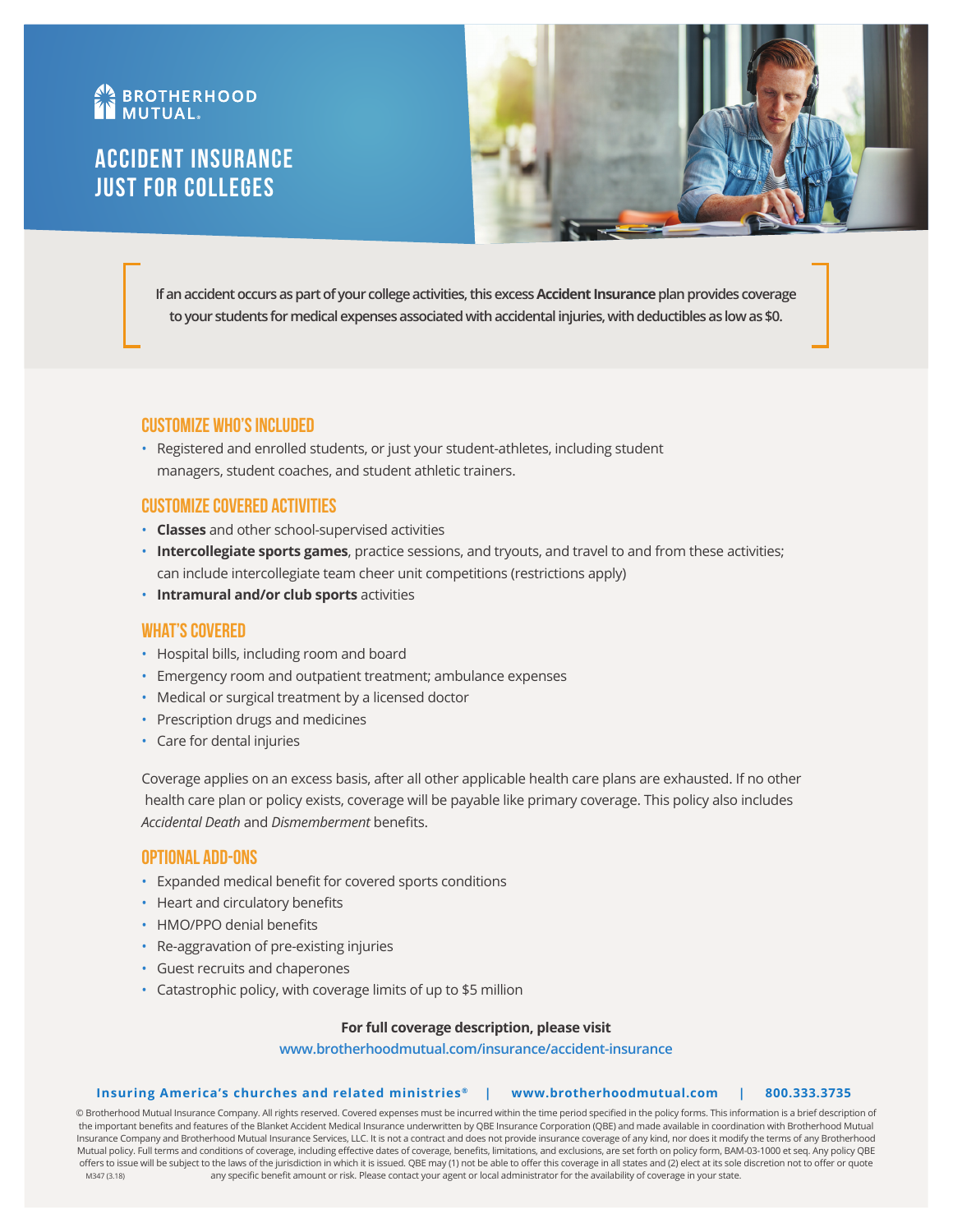#### *Accidental Death and Dismemberment* **Benefits**

If a covered injury results in any of the losses specified below within one year from the date of the accident, this policy will pay benefits for the losses listed below in addition to the medical expense benefits. If the same accident causes more than one of these losses, the policy will pay the largest amount that applies:

- Loss of life
- Loss of any combination of two: hands, feet, eyesight, speech, and hearing
- Loss of one hand, one foot, or sight in one eye, speech, or hearing
- Loss of thumb and index finger of same hand

**Note:** Loss of a hand or foot means complete severance through, or above, the wrist or ankle joint. Loss of sight means the total, permanent loss of sight or the eye. The loss of sight must be irrecoverable by natural, surgical, or artificial means. Loss of speech means total, permanent and irrecoverable loss of audible communication. Loss of hearing means total and permanent loss of hearing in both ears which cannot be corrected by any means. Loss of a thumb and index finger means complete severance through or above the metatarsophalangeal joints (the joints between the fingers and the hand). Severance means the complete separation and dismemberment of the part from the body.

#### **Additional Optional Benefits**

**Expanded medical benefit for covered sports conditions:** When participation in a covered sports activity results in the aggravation of any of the sports conditions listed below, coverage will be provided as long as participation in the activity was allowed by the treating physician: bursitis, sprains, hernia, muscle tear, tendinitis, and repetitive motion injuries.

**Heart and circulatory benefits:** Extends coverage to include heart or circulatory conditions that first appear during or within 24 hours of a covered activity. If the condition was previously treated or diagnosed as needing treatment, this benefit will not be payable. Applies to both accidental medical and accidental death benefits.

**HMO/PPO denial benefits:** Provides coverage when medical expenses are denied or reduced by an HMO or PPO plan because treatment is received through an out-of-network provider or outside the service area.

**Re-aggravation of pre-existing injuries:** Allows benefits when participation in a covered sports activity results in re-aggravation of a previously treated condition, whether or not the treating physician had released the athlete for participation.

**Mandatory Student Accident and Self-Insured Retention plan options are also available:** For more information about either of these options, please contact your agent.

#### **Catastrophic Policy Add-on**

Catastrophic benefits are only payable if the policy deductible is satisfied within two years of the date of the accident. Once the deductible is satisfied, benefits are payable for the usual and customary charges for eligible medical expenses in excess of those paid by any other health care plan—up to the maximum benefit amount and benefit period applicable to the plan selected. Home health care benefits are limited to \$30,000 per year.

The Catastrophic Policy Add-on is only available with the College Accident Base Plan offered by the Company.

#### **Exclusions and Limitations**

Coverage is not provided for any accident which is caused by, or results from, any of the following:

- Intentionally self-inflicted injury, suicide, or any attempted threat while sane or insane
- Commission, or attempt to commit, a felony or an assault; commission of, or active participation in, a riot or insurrection
- Bungee cord jumping, parachuting, skydiving, parasailing, hang gliding, snowboarding, skateboarding, motorcycle racing, or racing rocket-powered, jet-propelled, or nuclear-powered vehicles
- Declared or undeclared war or act of war
- Flight in, boarding, or alighting from an aircraft, except as a fare-paying passenger on a regularly scheduled commercial or charter airline
- Travel in or on any on-road and off-road motorized vehicle that does not require licensing as a motor vehicle; participation in any motorized race or contest of speed
- An accident if the covered person is the operator of a motor vehicle and does not possess a valid motor vehicle operator's license, unless the covered person holds a valid learner's permit and the covered person is participating in a driver's education program
- Sickness, disease, bodily or mental infirmity, bacterial or viral infection, or medical or surgical treatment thereof, except for any bacterial infection resulting from an accidental external cut or wound or accidental ingestion of contaminated food
- Travel or activity outside the United States, unless advance written approval is provided
- The covered person being legally intoxicated as determined by the laws of the jurisdiction in which the covered accident occurred
- Voluntary ingestion of any narcotic, drug, poison, gas, or fumes, unless prescribed or taken under the direction of a physician and taken in accordance with the prescribed dosage
- Injuries compensable under workers' compensation laws or any similar law
- An accident which occurs while the covered person is driving a private passenger automobile while intoxicated
- Benefits will not be paid for any hospital stay that is not considered appropriate treatment for the condition and locality
- Overnight supervised and sponsored activities with a duration of more than 10 days, and related travel, are not covered unless advance written approval is provided
- Services or treatment rendered by any person who is employed or retained by the policyholder, living in the covered person's household; or provided by a parent, sibling, spouse, or child of either covered person or the covered person's spouse

*The Accidental Death and Dismemberment* aggregate limit of liability is specified in the policy.